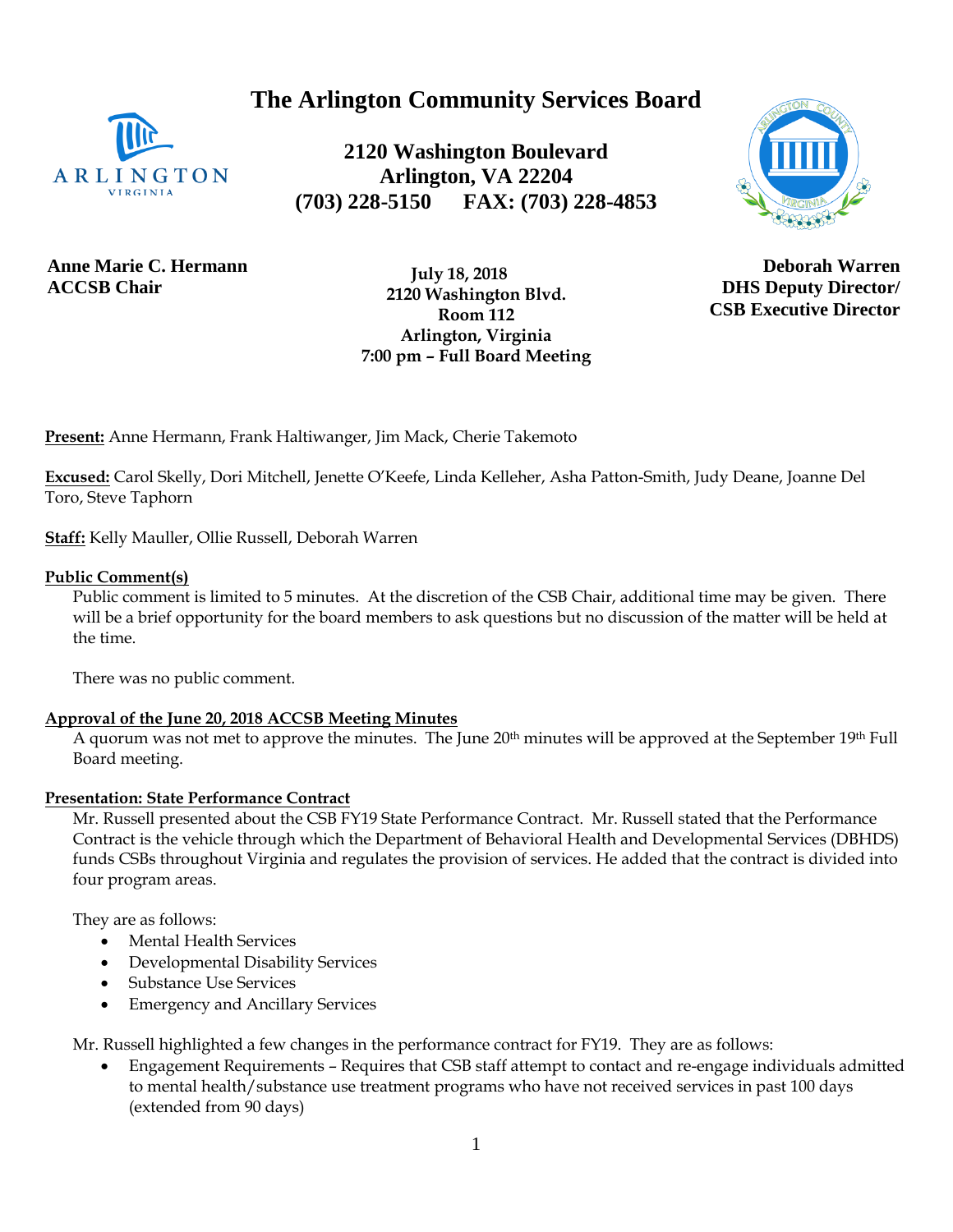- Same Day Access walk-in assessment services for mental health/substance use services, with a goal to offer an appointment for any recommended treatment services within 10 calendar days (newly added)
- Remediation process detailed outline of remediation process requirements. If the remediation process is implemented and the CSB does not successfully execute corrective action as required, allows DBHDS to request changes in management for deficient areas, to re-align or re-distribute state-controlled resources, and review and approve any changes before implementation
- Mandate of Virginia Waiver Management Systems (WaMS) Reporting Adds requirement for electronic exchange vs. direct entry to WaMS for Immediate Service Programs (ISP) & the Virginia Individual Developmental Disability Eligibility Services (VIDES)

Mr. Russell provided a comparison between the FY18 and FY19 projections. The members discussed the services that had a significant increase and decrease in numbers. Mr. Russell will provide clarification for the members at the September 19th full board meeting.

The following charts depict the funding sources for mental health, developmental disability and substance use services.



# Mental Health Services

| Source of funds       | Amount       | Percent |
|-----------------------|--------------|---------|
| Fees                  | \$2,315,000  | 9%      |
| <b>Federal Grants</b> | \$561,458    | 2%      |
| State Grant Funds     | \$8,229,263  | 32%     |
| ocal                  | \$14,917,650 | 57%     |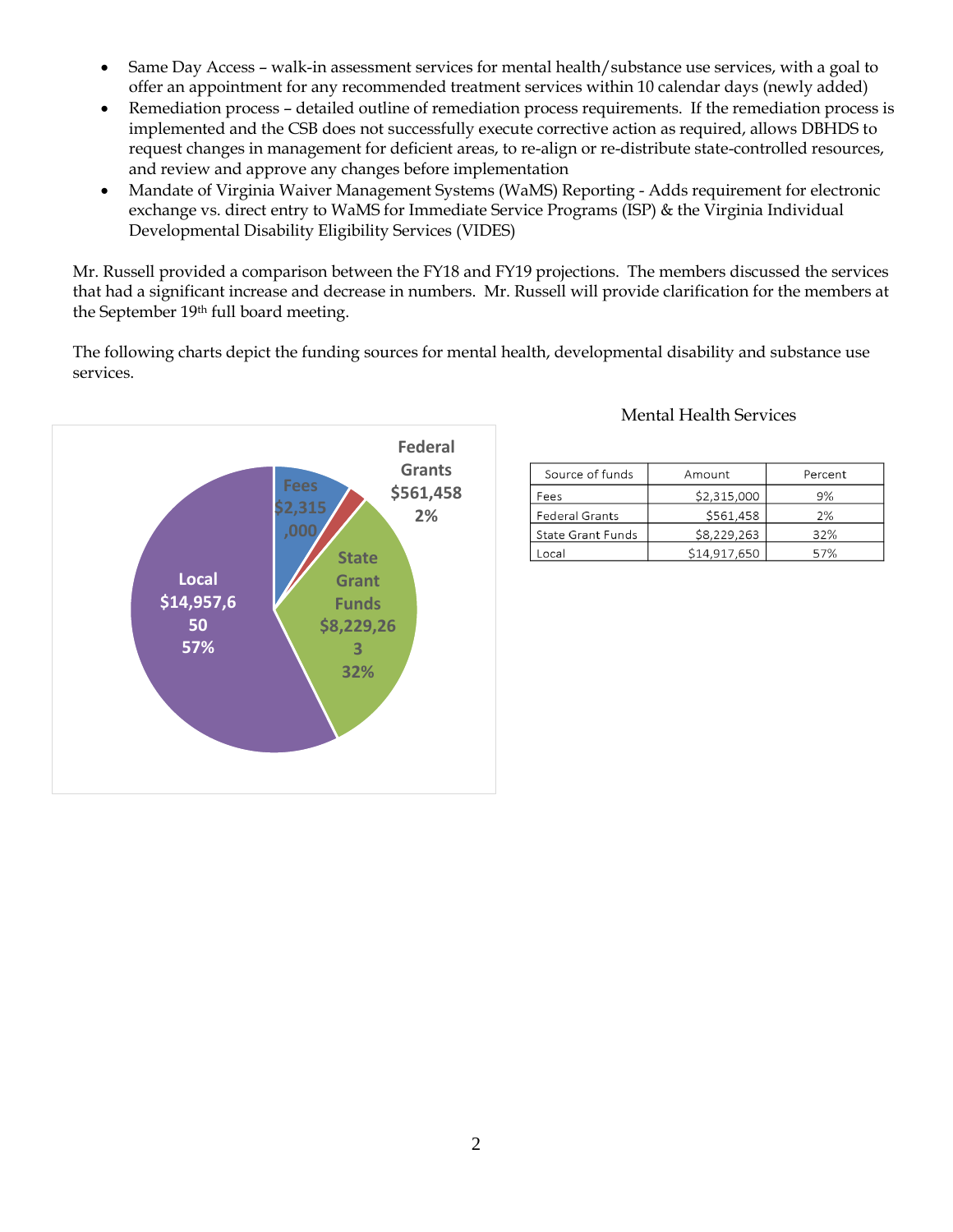



Developmental Disability Services

| Source of<br>funds    | Amount    | Percent |
|-----------------------|-----------|---------|
| Fees                  | \$549,000 | 6%      |
|                       |           |         |
| <b>Federal Grants</b> |           | 0%      |
| <b>State Grant</b>    |           |         |
| Funds                 | \$789,008 | 9%      |
|                       |           |         |
| Local                 | 7,439,727 | 85%     |

Substance Use Services

| Source of<br>funds | Amount      | Percent |
|--------------------|-------------|---------|
| Fees               | \$60,000    | $1\%$   |
| Federal            |             |         |
| Grants             | \$964,041   | 19%     |
| <b>State Grant</b> |             |         |
| Funds              | \$1,201,842 | 23%     |
| Local              | \$2,945,058 | 57%     |

Mr. Russell concluded by stating that the performance contract must be signed by the CSB Chair by August 3rd. He added that he will present actual numbers for FY18 at the August 13<sup>th</sup> Executive Committee meeting and again at the September 19th full board meeting.

## **Virginia Hospital Center (VHC) Update**

Chair Hermann stated that meetings were held between the Arlington Mental Health Alliance (AMHA) and the County Board members to discuss the VHC expansion. Ms. Warren attended each of the meetings. She added that the CSB is also working to schedule meetings with the County Board members to discuss the same.

Ms. Warren reported that VHC and the CSB member work group came to an agreement on a few of the draft site plan conditions. She stated that the County Board is aware of the agreements, to date, and is in support of requesting that VHC contribute financially to support the expansion of the Children's Crisis Mobilization (CR2) Program. Ms. Warren added that she and Mr. Russell met with Matt Ladd, Principal Planner, Department of Community Planning, Housing and Development, today. Mr. Ladd will draft the site plan conditions, already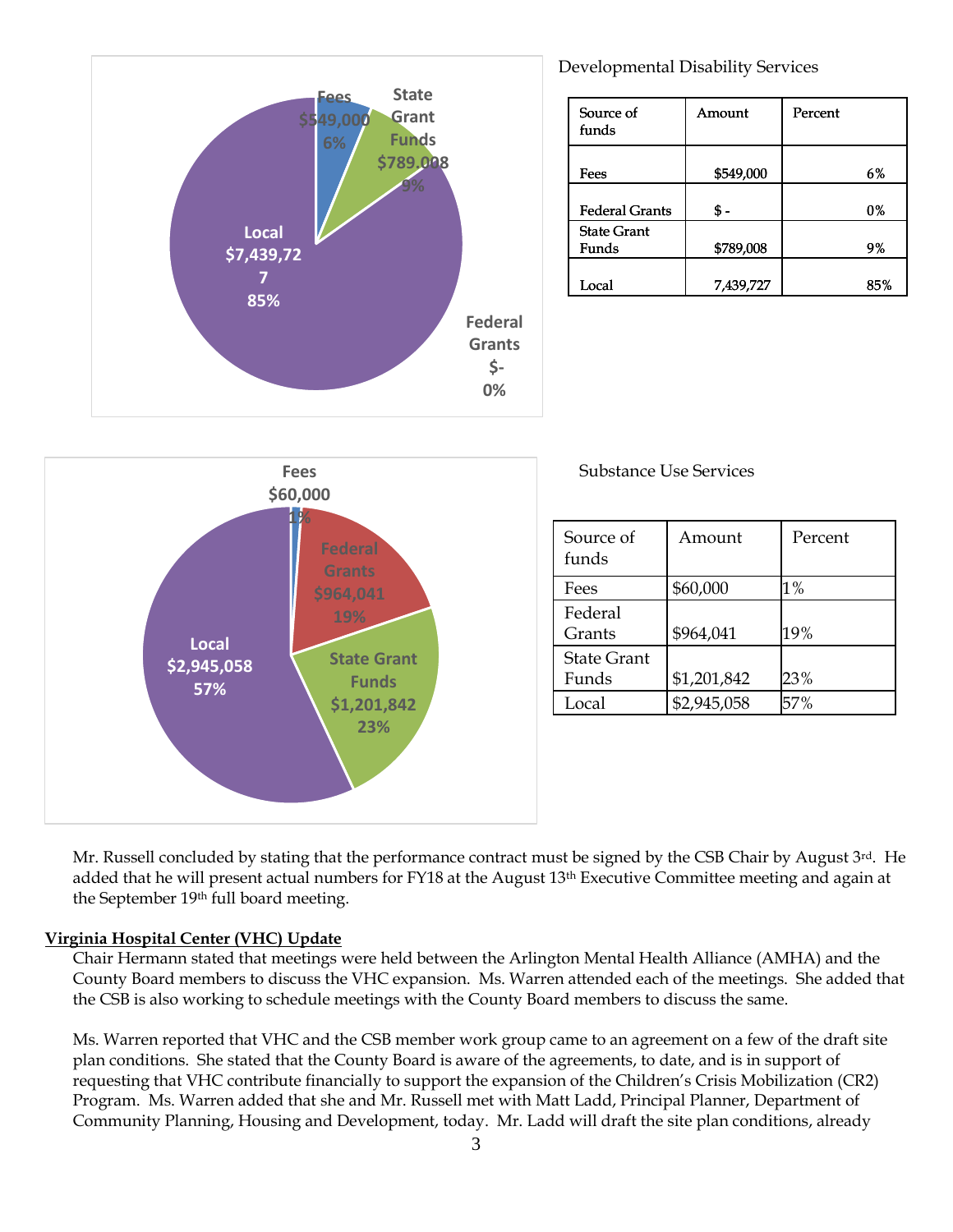agreed upon, into the appropriate legal language that will be brought before the Planning Commission and then the County Board for approval in September. The members discussed concerns and requests that have been brought up by the neighboring residents.

Chair Hermann reported that she received information from Naomi Verdugo, member of the community leading an effort in support of CR2, stating that individuals will be writing letters in support of CR2 from the School Board, The Partnership for Children, Youth and Families, the Special Education PTA and the Virginians Organized for Interfaith Community Alliance.

# **Update: State Legislative Budget Priorities**

Mr. Russell, Assistant BHC Division Chief, provided an update about the CSBs recommended FY20 State and legislative budget priorities. Ms. Mauller will schedule meetings for the CSB to meet with Arlington County's legislators during the November 7th Executive Committee meeting.

# The recommendations are as follows:

State budget recommendations

- Expand regional funding for Children's Regional Crisis Response (CR2) and increased services for children
- Fully fund StepVA
- Fund competitive integrated employment
- Enhance capacity for assessing and treating individuals with autism and co-occurring behavioral health conditions through expert clinical assessment and consultation
	- o Establish regional multi-disciplinary teams comprised of psychiatrist, psychologists, nurses and other relevant professionals to diagnose and treat individuals with ADS and co-occurring behavioral health conditions as well as provide consultation to physicians, school personnel, family members and other stakeholder serving individuals with ASD.
- Expand early intensive intervention services for young adults
- Confronting the opioid crisis

## State legislative recommendations

- Support for legislative action that would lead to increased utilization of Mandatory Outpatient Treatment (MOT)
- Legislative action to include individuals with caregivers over the age of 60 in the Priority One wait list for the Developmental Disabilities (DD) Waiver. Propose the following amendment to the Priority One criteria. Add "the individual lives with aging caregivers, aged 60 years or older

## **Group Home Report**

Mr. Russell stated that the group home report for the month of June was provided at the June 11<sup>th</sup> Executive Committee meeting.

# **CSB Executive Director's Report**

Ms. Warren provided an update about the Children's Regional Crisis Response (CR2) program.

Ms. Warren reported out about the Regional Executive Director's Forum held on July 10<sup>th</sup> and 11<sup>th</sup>.

- The new DBHDS Commissioner, Dr. Melton, is touring Virginia CSBs
- Commissioner Melton is encouraging smaller CSB boards to merge in order to increase infrastructure
- Discuss was held about Medicaid expansion
	- o There will be a reduction in State funding for all CSBs in FY19 with the expectation that CSBs will be able to increase their revenue due to the expansion of Medicaid
	- o DHS staff are researching which clients will be eligible for Medicaid and assist them with the enrollment process
	- o Staff hours will be expanded to prepare for enrolling clients